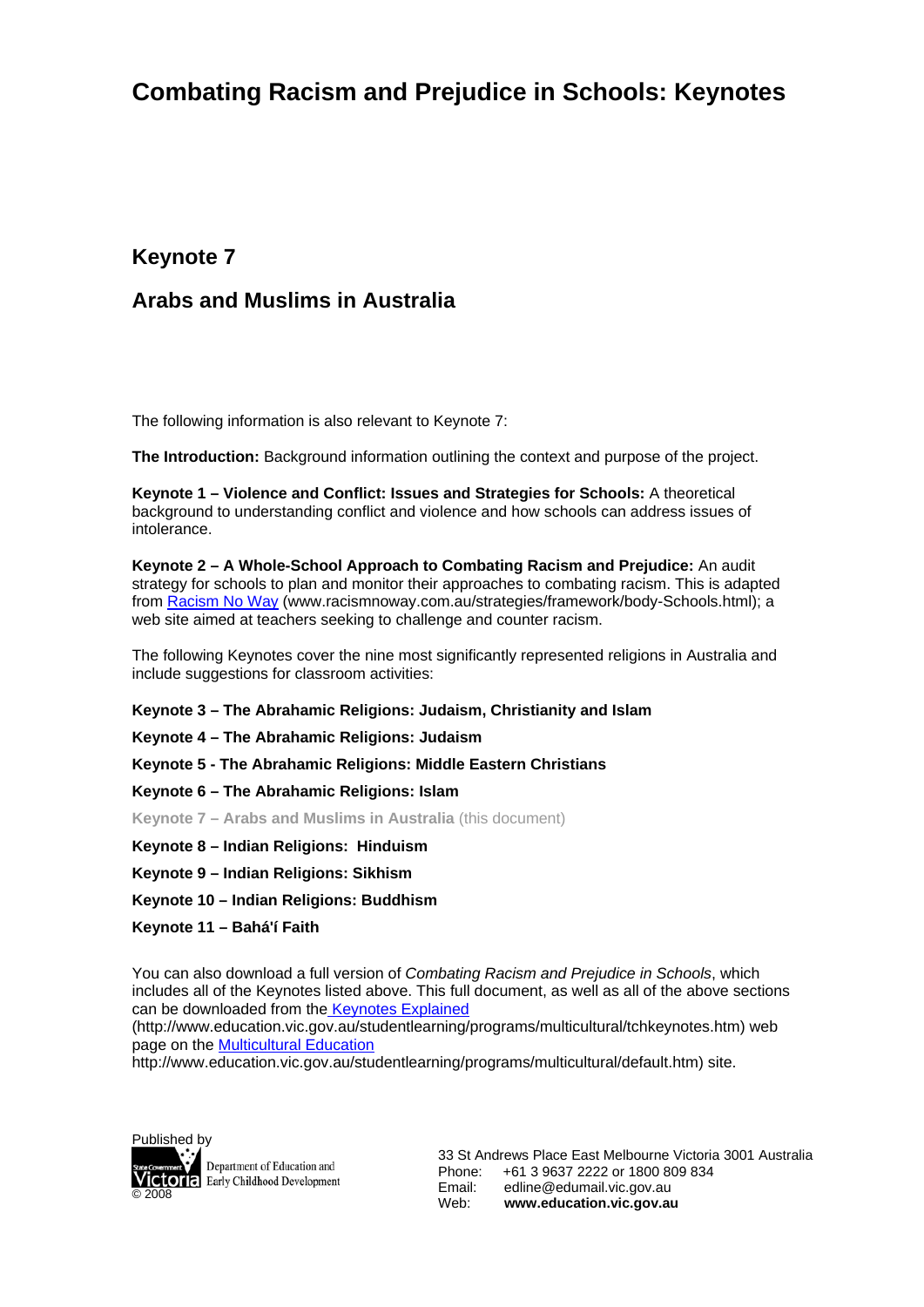### **Table of Contents**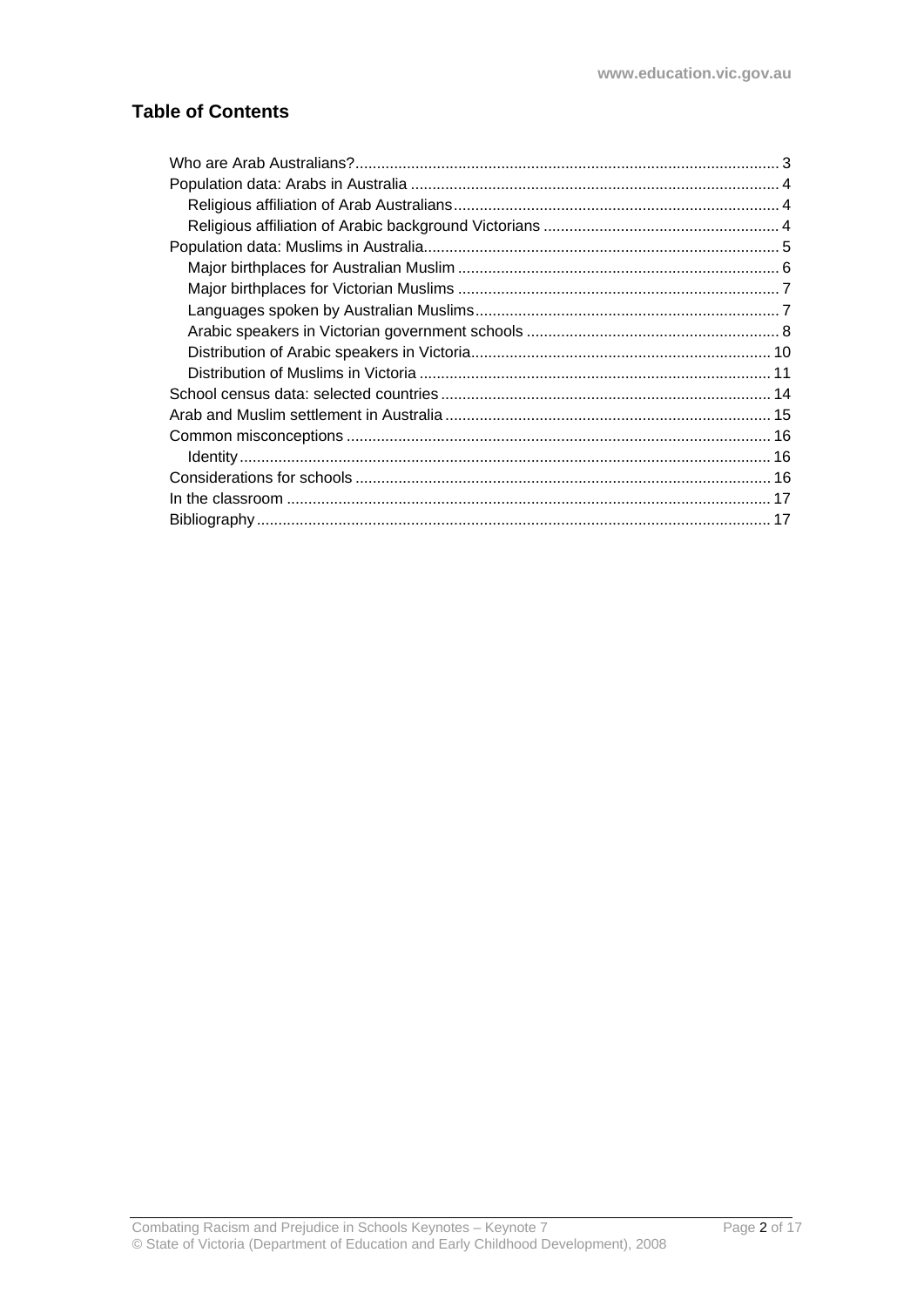#### **Introduction**

When talking about Arabs and Muslims, we are faced with a variety of definitions and terms describing regions and identities. The complexities of changes in names and boundaries of countries are of particular interest. Cultural and religious identities and different ways of describing regions require sensitive and well-informed teachers. The regions, religions and cultures that are the focus of this set of Keynotes are those with links with the Middle East and Central Asia, and include Muslims from South and East Asia, Africa and Europe.

A popular misconception is that all Arabs are Muslim and all Muslims are Arabs. In fact, of the 1300 million Muslims in the world, more than 80 percent are non-Arab (Saeed, p.10). It is similar to saying all Christians are Catholic and come from Rome. Such inaccuracies do little for the dignity of the communities concerned and possibly hinder community relations. It is worth noting here a common misconception around the word *Allah.* Many people think of *Allah* as an Islamic term but, as the Arabic word for God, it is used by Arabic speakers of all denominations to refer to their god.

Arabic and Muslim community members wish to point out that in Australia their communities have a high level of citizenship and live in harmony with each other and with the wider community. The conflicts in different parts of the world so vividly presented to us in the media often leave students with a simplistic impression of the causes of conflict. Inaccurate or incomplete information contributes to negative stereotyping of people.

## **Who are Arab Australians?**

Dr William Jonas AM, in his report, *Isma* – *Listen. National Consultations on eliminating prejudice against Arab and Muslim Australians* summed up the difficulties with ascribing identity.

Determining exact numbers and cultural identity of Arabic background Australians can be complex as nationality is not always synonymous with cultural identity or ethnicity. For example, some Iraqis identify their ethnicity as Kurdish not Arab. Similarly, some Lebanese-born Christians identify as Phoenician (Jonas). Limiting a definition of 'Arab Australian' to people born in Arab countries would have excluded Arabic-speaking Australians from places like Ethiopia and Eritrea which are not usually defined as 'Arab' countries.

The term 'Arab Australian' refers broadly to people bound by a common language (Arabic) and a common cultural heritage which can be traced back to the Arabic-speaking countries of the Middle East and North Africa. 'Arab Australians' includes all those who identify with this group and live in Australia, either as a permanent resident or with temporary resident status.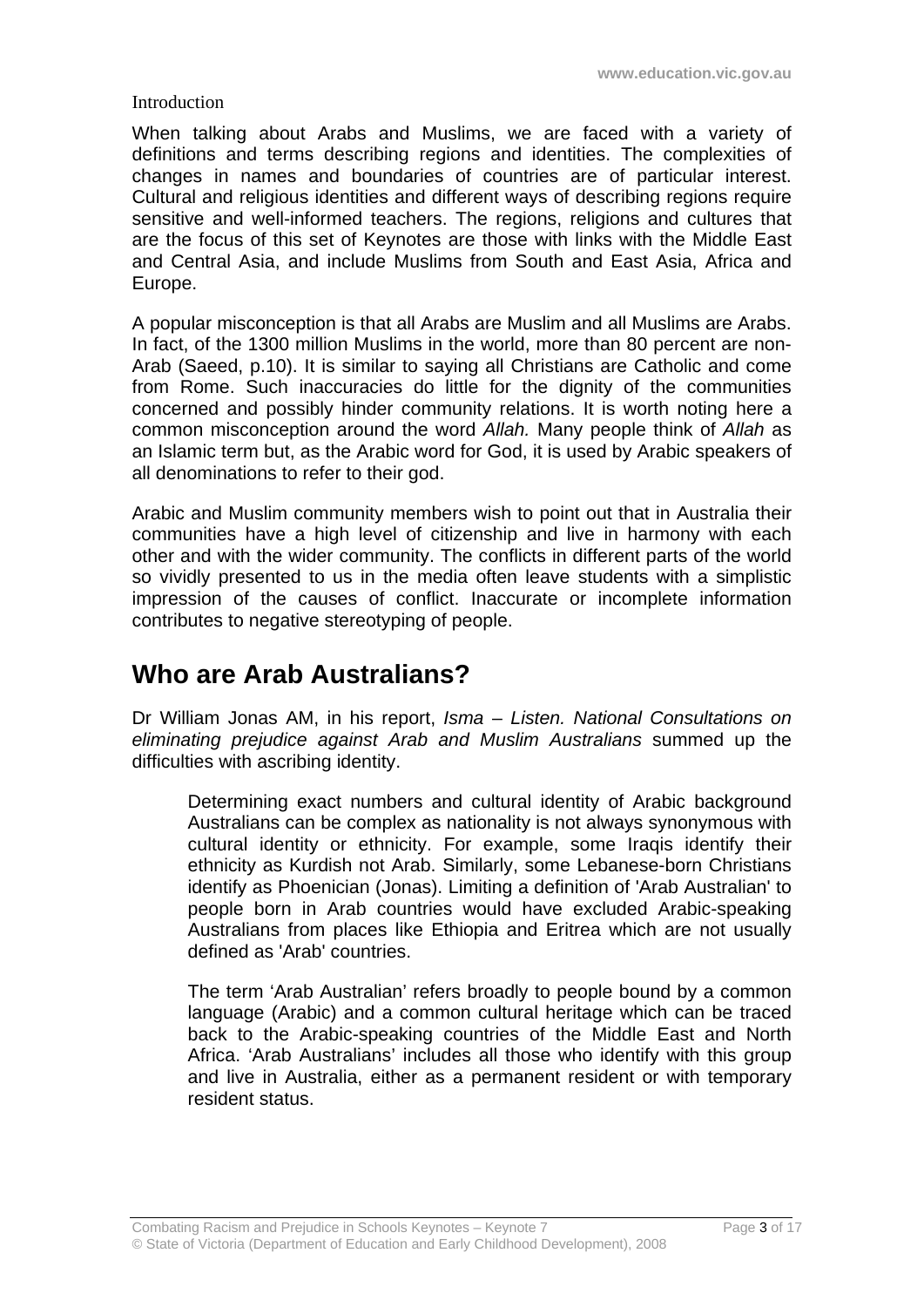## **Population data: Arabs in Australia**

Arab Australians are a diverse group. The most common country of origin of Arab Australians is Lebanon followed by Egypt, Iraq and Syria. More recently arrived communities tend to be smaller in number and come from a wider range of Middle Eastern and North African countries such as Iraq, Sudan and Somalia.

The 2001 Census noted that there were 209,372 people who spoke Arabic across Australia (ABS 2001), which makes Arabic the fourth largest language other than English, spoken at home in Australia.

Most Arab Australians live in New South Wales and Victoria with smaller populations in Western Australia, Queensland and South Australia. A relatively small proportion lives in the Northern Territory, Tasmania or the ACT. Arab Australians live mainly in urban areas and are concentrated in specific parts of cities such as Sydney's south-west and Melbourne's north-western suburbs (Jonas – from ABS data).

Arab immigration accounts for eight percent of the total migration to Australia. According to the 2001 Census, 162,283 Australians (0.8% of Australia's population) were born in the 22 Arab League nations. Another 120,000 Australian-born people have at least one parent born in an Arab country.

### **Religious affiliation of Arab Australians**

For various reasons, migrants from Middle Eastern countries have been largely Christian. Chain migration from Lebanon, particularly up to 1975, tended to attract the Christian relatives of earlier Lebanese settlers. Migration from Egypt included many persons of Greek and Maltese backgrounds. Members of some Middle Eastern Christian groups, such as Copts from Egypt and Assyrians from Iraq came to Australia to escape persecution or discrimination. Many members of Australia's small Palestinian community are Christians.

From the last census it appears that the majority of Arab Australians are Christian. For example, 55 percent of Lebanese-born Australians are Christian (the main groups are Maronite and Melkite Catholics), while 41 percent are Muslim (predominantly Sunni) with smaller numbers of Shi'ites, Druze and Alawi. (Jonas from ABS data 2001).

### **Religious affiliation of Arabic background Victorians**

In Victoria, according to the 2001 census, there were similar numbers of Christians and Muslims among people of Arabic background. Christians were more likely to be concentrated in the metropolitan areas whereas in nonmetropolitan areas, the percentage of Muslims to Christians among Arab Australians was significantly higher. No other religious affiliation was significant.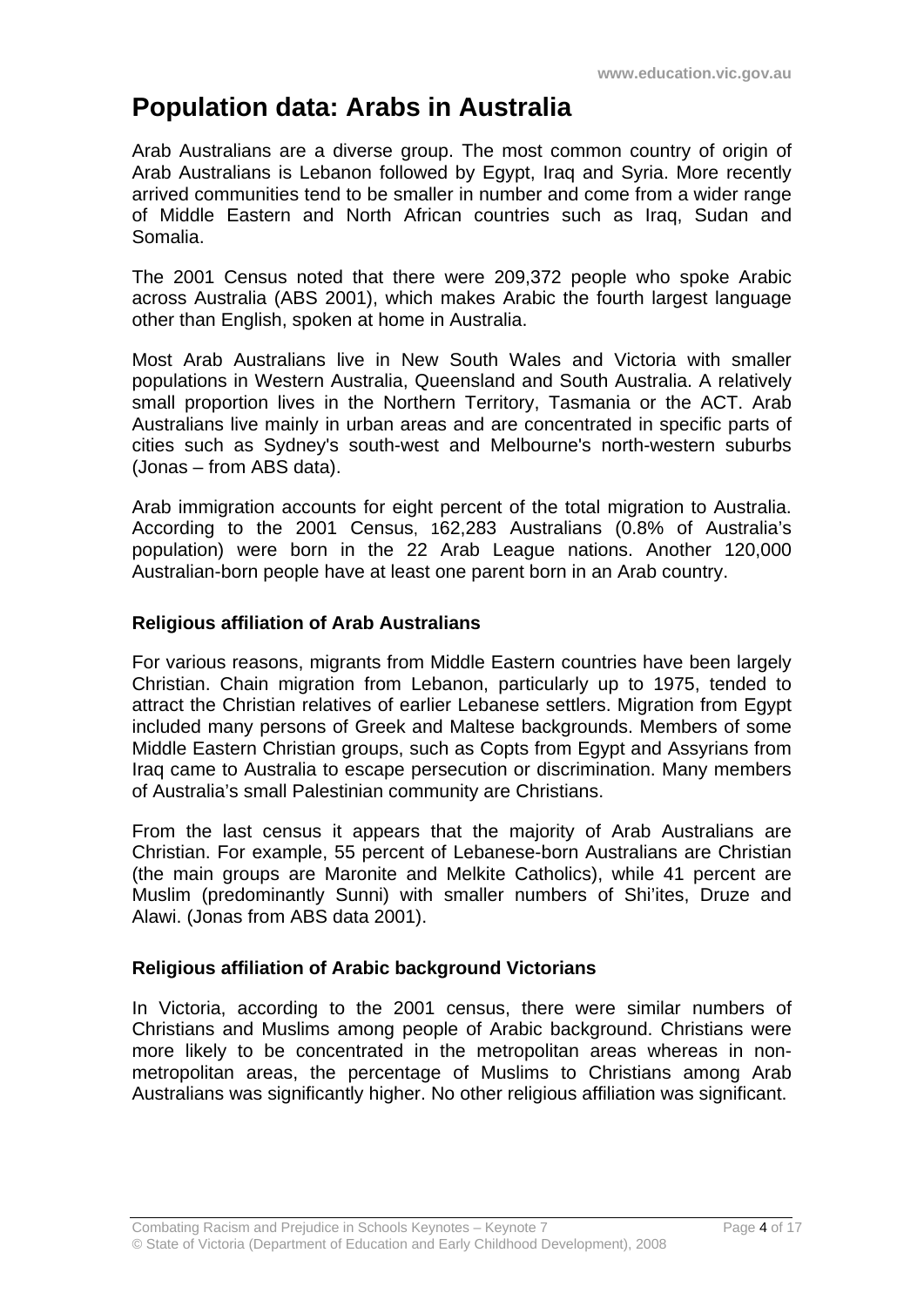| <b>Religion</b>                                 |               | <b>Melbourne</b><br><b>Victoria Total</b><br><b>Other</b> |                       |                |               |                |
|-------------------------------------------------|---------------|-----------------------------------------------------------|-----------------------|----------------|---------------|----------------|
|                                                 | <b>Number</b> | %                                                         | <b>Number</b><br>$\%$ |                | <b>Number</b> | %              |
| Catholic                                        | 10,085        | 22                                                        | 175                   | 12             | 10,260        | 22             |
| <b>Greek Orthodox</b>                           | 3,272         | 7                                                         | 63                    | 4              | 3,335         | 7              |
| Macedonian<br><b>Orthodox</b>                   |               | $\overline{0}$                                            |                       | $\mathbf 0$    |               | $\mathbf 0$    |
| <b>Other Christian</b>                          | 7,711         | 17                                                        | 134                   | 9              | 7,845         | 17             |
| <b>Total Christian</b>                          | 21,068        | 46                                                        | 372                   | 25             | 21,440        | 45             |
| <b>Buddhism</b>                                 | 58            | $\overline{0}$                                            | 21                    | $\mathbf{1}$   |               | $\overline{0}$ |
| Hinduism                                        | 3             | $\overline{0}$                                            | 3                     | $\mathbf 0$    | 6             | $\mathbf 0$    |
| Islam                                           | 21,918        | 48                                                        | 955                   | 65             | 22,873        | 48             |
| Judaism                                         | 23            | $\overline{0}$                                            | 3                     | $\overline{0}$ | 26            | $\mathbf 0$    |
| <b>Other Religions</b>                          | 733           | $\overline{2}$                                            | 20                    | $\mathbf{1}$   | 753           | 2              |
| No Religion                                     | 345           | $\mathbf{1}$                                              | 33                    | $\overline{2}$ | 378           | 1              |
| Religious belief nfd or<br>inadequately defined | 294           | 1                                                         | 38<br>3               |                | 332           | 1              |
| <b>Not Stated</b>                               | 1,294         | 3                                                         | 24                    | $\overline{2}$ | 1,318         | 3              |
| <b>Total</b>                                    | 45,736        | 100                                                       | 1,469                 | 100            | 47,205        | 100            |

|  |  |  |  | Table 7.1 Arabic Language by Religion Victoria. |  |
|--|--|--|--|-------------------------------------------------|--|
|--|--|--|--|-------------------------------------------------|--|

Source: Australian Bureau of Statistics, 2001 Census of Population and Housing.

## **Population data: Muslims in Australia**

The most recent Australian census in 2001 recorded a remarkable rate of growth in Australia's Muslim population. The census listed 281,576 Australian Muslims, an increase of some 40 percent in five years, compared to an increase in the total Australian population of only 5.7 percent for the same period. Of this growth, 40 percent came from natural birth and 60 percent from migration.

The Australian Muslim population almost doubled between 1991 and 2001.

Australian Muslims are a very young population: almost 50 percent are aged 24 and under (compared to 35 percent of non-Muslim Australians).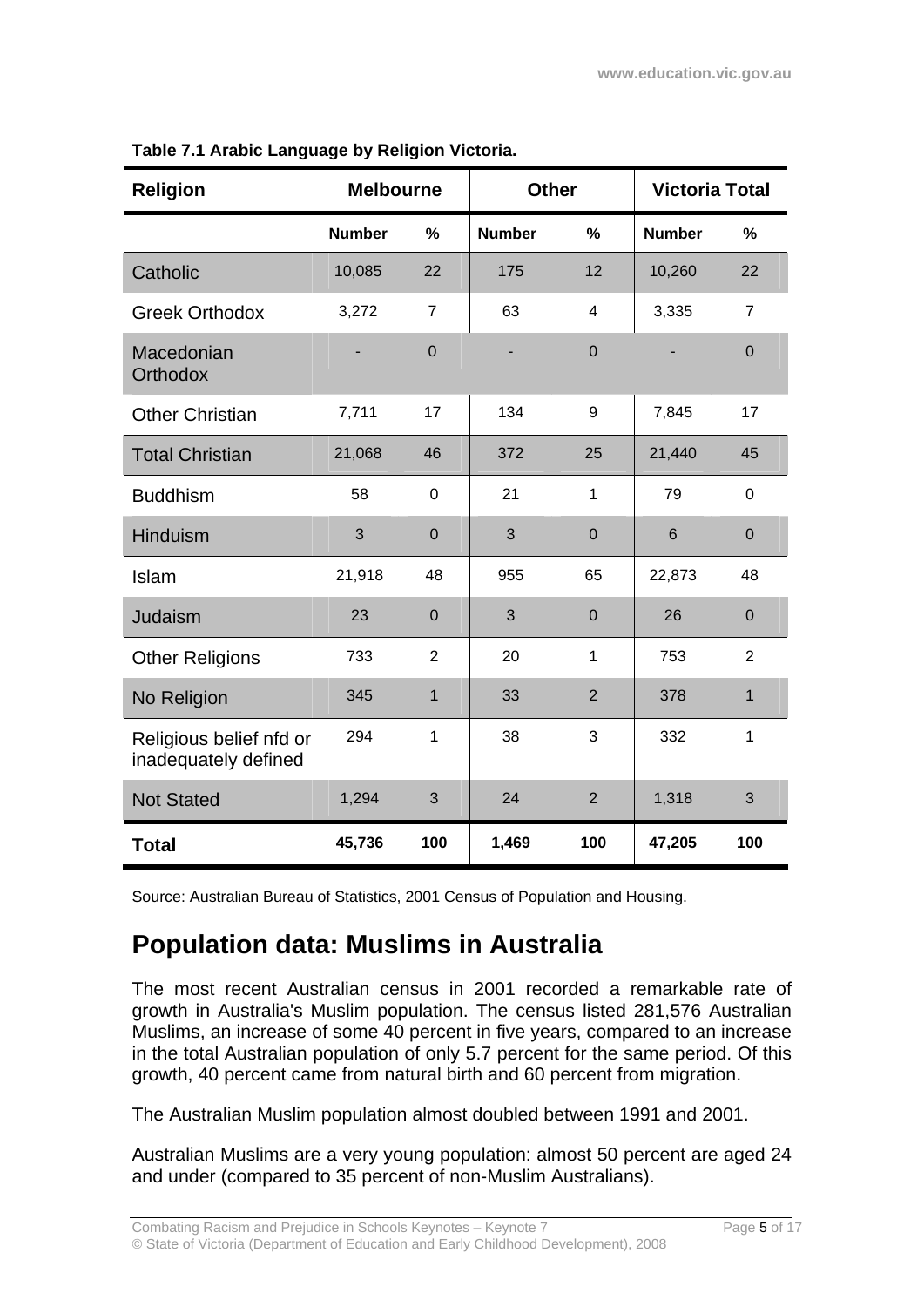The largest birthplace group of Australian Muslims (approx 103,000) is the second generation Australian-born. Most of Australia's Muslims were born in countries outside the Middle East.

Although the largest single overseas-born Muslim group in Australia is from Lebanon, Arab Muslims as a whole are outnumbered by Muslims from a wide variety of countries, such as Asia, Europe, Africa and Oceania.

In recent years, there has been an increase in the number of Muslim migrants and refugees who have arrived from Afghanistan, Iraq, Iran, Bosnia-Herzegovina, Pakistan, Indonesia, Horn of Africa, Bangladesh and Malaysia. Australia's Muslim community is in fact drawn from more than 70 different countries.

In Victoria, the largest group of overseas born Muslims is from Turkey. There is also a significant group from Cyprus and emerging birthplaces include the Horn of Africa, particularly Somalia and Ethiopia.

Australian Muslims live mostly in the cities. Sydney has 48 percent of the population and Melbourne 31 percent.

#### **Major birthplaces for Australian Muslim**

| <b>Birthplace</b>      | <b>Number</b> | % of Religion |
|------------------------|---------------|---------------|
| Australia              | 102,566       | 36.4          |
| Lebanon                | 29,231        | 10.4          |
| <b>Turkey</b>          | 23,923        | 8.3           |
| Afghanistan            | 9923          | 3.5           |
| Bosnia and Herzegovina | 9892          | 3.5           |
| Pakistan               | 9238          | 3.3           |
| Indonesia              | 8087          | 2.9           |
| Iraq                   | 7749          | 2.8           |
| Bangladesh             | 7596          | 2.7           |
| Iran                   | 6353          | 2.3           |
| Other                  | 67,372        | 23.9          |
| <b>Total</b>           | 281,576       | 100           |

**Table 7.2 Major birthplaces for Australian Muslims** 

Source: Department of Immigration and Citizenship *The People of Australia.* Birthplace of Selected Religious Groups – Australia 2001 Census.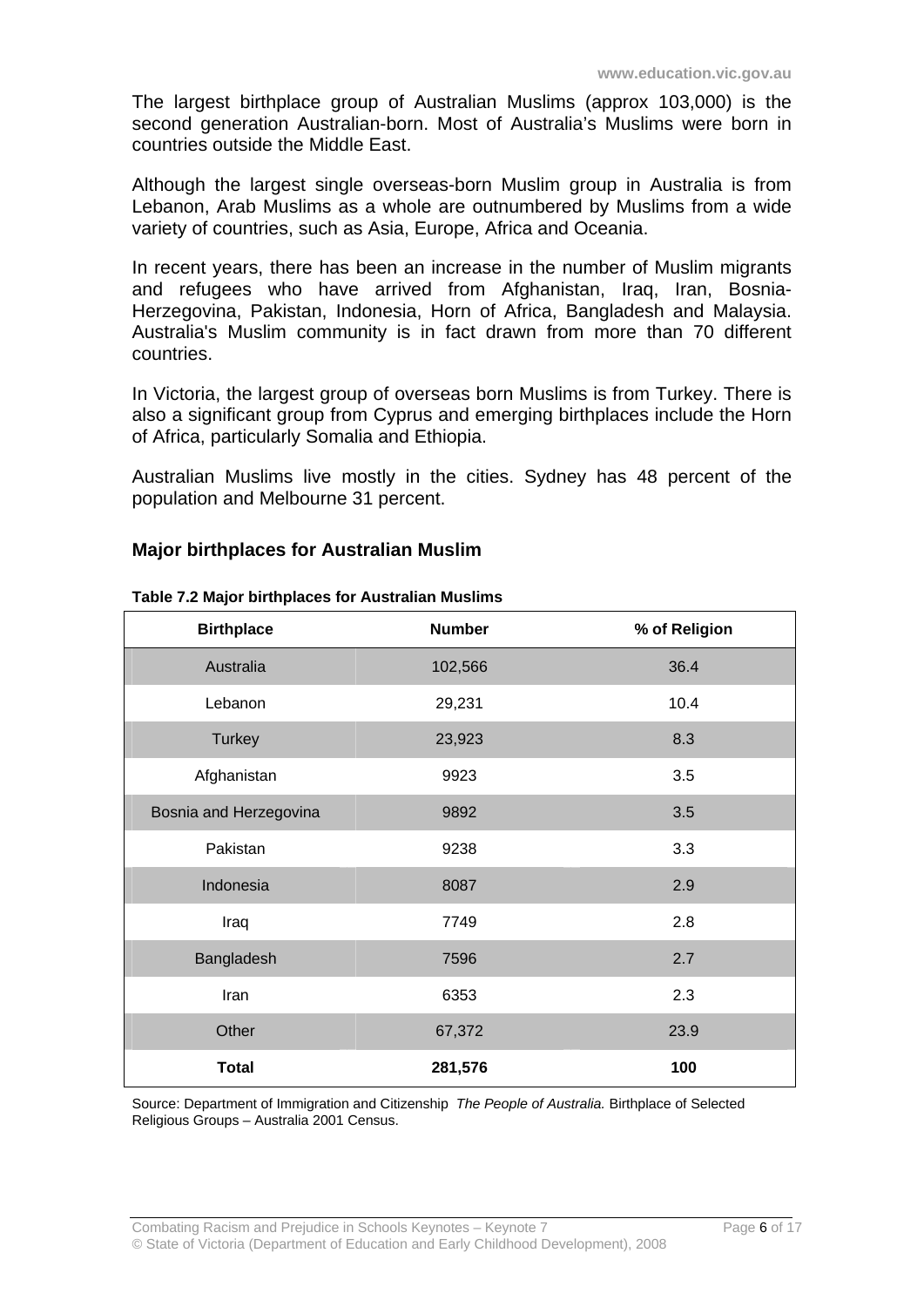### **Major birthplaces for Victorian Muslims**

| <b>Birthplace</b>      | <b>Number</b> | % of Religion |
|------------------------|---------------|---------------|
| Australia              | 34,219        | 39.7          |
| Turkey                 | 12,374        | 14.0          |
| Lebanon                | 6317          | 7.1           |
| Bosnia and Herzegovina | 3844          | 4.3           |
| Afghanistan            | 3153          | 3.6           |
| Cyprus                 | 2344          | 2.7           |
| Somalia                | 2253          | 2.5           |
| Pakistan               | 2150          | 2.4           |
| <b>FYROM</b>           | 2131          | 2.4           |
| Iraq                   | 1743          | 2.0           |
| Indonesia              | 1706          | 1.9           |
| Iran                   | 1211          | 1.4           |
| Other                  | 14,995        | 17.0          |
| <b>Total</b>           | 88,440        | 100           |

**Table 7.3 Major birthplaces for Victorian Muslims** 

Source: Australian Bureau of Statistics, 2001 Census of Population and Housing.

#### **Languages spoken by Australian Muslims**

The three main languages spoken at home by Australian Muslims are Arabic, Turkish and English.

Approximately 95,000 Muslims in Australia use Arabic, 45,000 use Turkish, and 32,000 use English as their language at home.

87 percent of Australian Muslims speak English in addition to another language.

#### **Arabic speaking students in Victorian schools**

Our school communities have significant numbers of both Arabic-speaking students and Muslim students. The following snapshot of Arabic-speaking background students in Victorian schools shows their distribution across the state and their country of birth. The information is taken from the August 2005 School Census. The School Census does not include data on religious background.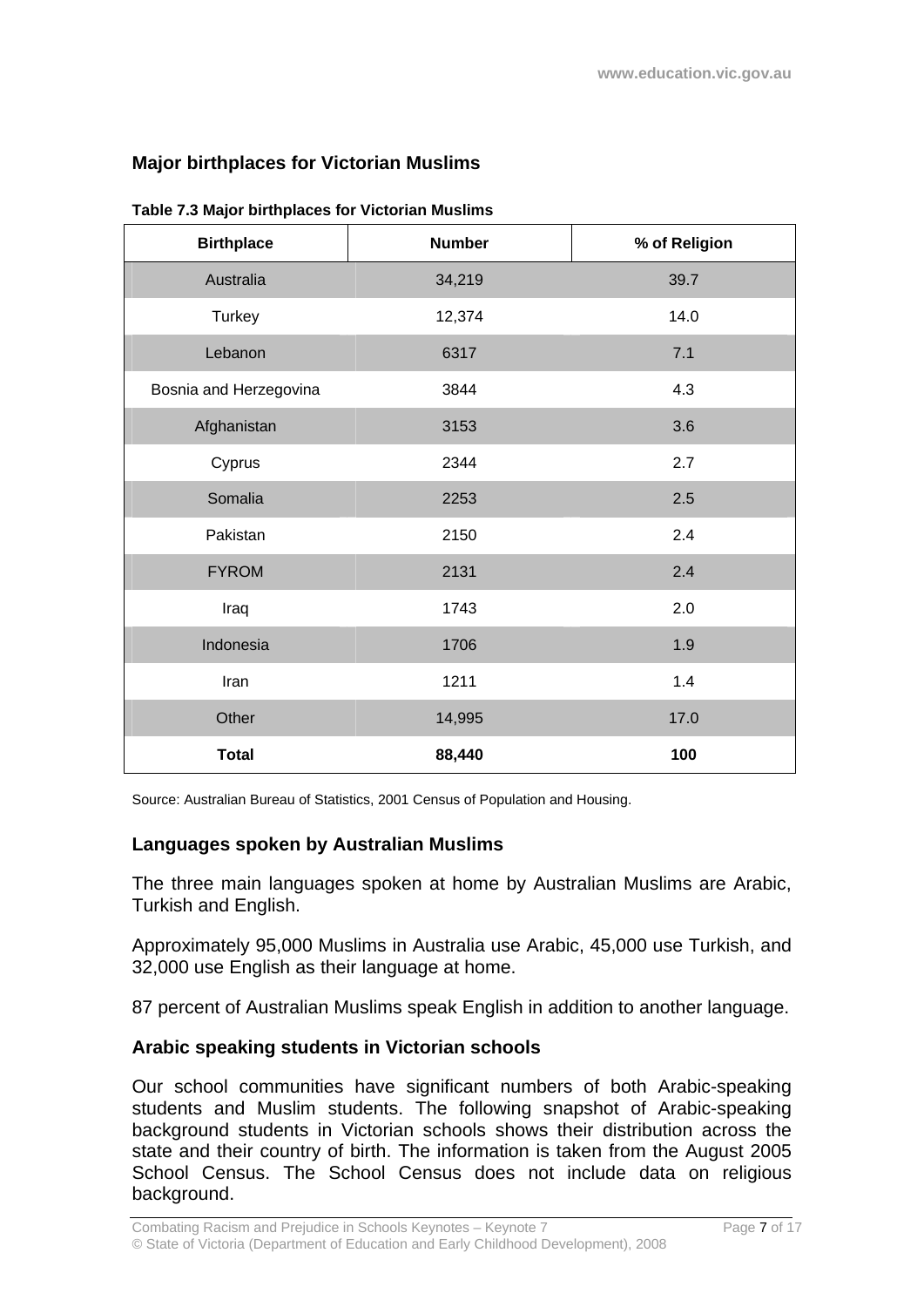From the table below it can be seen that Arabic speakers are concentrated in the metropolitan area with almost half of the state's total attending Northern Metropolitan Region schools. Students from Sudan, a recent group of refugee arrivals, were the largest group with large concentrations in Southern and Western regions. Students from Lebanon were the next largest group. There is a significant population of Iraqi students in Hume.

Note: Data from the Sudan may be skewed slightly as some of the African languages, which may be first languages spoken by the Sudanese, are not recorded either by the ABS or CASES.

#### **Arabic speakers in Victorian government schools**

#### **Table 7.4 Arabic speakers in Vic govt schools by region and country of birth – Aug 2005**

| <b>Birth</b><br><b>Country</b> | Total          | <b>BSW</b>     | EMR            | Gippsland | Grampians   | Hume | Loddon<br>Mallee | <b>NMR</b>     | <b>SMR</b>     | <b>WMR</b>     |
|--------------------------------|----------------|----------------|----------------|-----------|-------------|------|------------------|----------------|----------------|----------------|
| Afghanistan                    | 4              |                |                |           |             |      |                  |                | 4              |                |
| Algeria                        | 9              |                |                |           |             |      |                  | $\overline{7}$ |                | $\overline{2}$ |
| <b>Australia</b>               | 5853           | $\overline{4}$ | 338            | 3         | 11          | 112  | 9                | 3306           | 621            | 1449           |
| <b>Austria</b>                 | $\overline{2}$ |                |                |           |             |      |                  | $\overline{2}$ |                |                |
| Canada                         | 5              |                | $\overline{c}$ |           |             |      |                  |                |                | 3              |
| China                          | $\mathbf{1}$   |                | $\mathbf{1}$   |           |             |      |                  |                |                |                |
| <b>Djibouti</b>                | $\overline{2}$ |                |                |           |             |      |                  | $\mathbf{1}$   |                | $\mathbf{1}$   |
| Egypt                          | 124            | $\overline{2}$ | 26             |           | $\mathbf 1$ |      |                  | 24             | 42             | 29             |
| <b>Eritrea</b>                 | 37             |                |                |           |             |      |                  | 13             | $\overline{4}$ | 20             |
| <b>Ethiopia</b>                | 15             |                | $\overline{4}$ |           |             |      |                  | 3              | 6              | $\overline{2}$ |
| Gaza and<br><b>West Bank</b>   | 10             |                | 3              |           |             |      |                  | 5              | $\overline{2}$ |                |
| <b>Greece</b>                  | 5              |                |                |           |             |      |                  | $\overline{2}$ | $\mathbf{1}$   | $\overline{2}$ |
| India                          | 3              |                |                |           |             |      |                  | $\overline{2}$ |                | $\mathbf{1}$   |
| Indonesia                      | $\overline{2}$ |                |                |           |             |      |                  | $\overline{2}$ |                |                |
| Iran                           | 80             |                | $\mathbf{1}$   |           |             | 24   | 5                | 40             | $\overline{2}$ | 8              |
| Iraq                           | 569            | $\overline{2}$ | 20             |           |             | 152  | 16               | 305            | 44             | 30             |
| <b>Israel</b>                  | 5              |                |                |           |             |      |                  | $\overline{2}$ |                | 3              |
| <b>Italy</b>                   | 4              |                |                |           |             |      |                  |                | 4              |                |
| Jordan                         | 57             |                | 14             |           |             | 3    |                  | 17             | $\overline{2}$ | 21             |
| Kenya                          | 19             |                | 5              |           |             |      |                  | 1              | $\overline{7}$ | $6\phantom{1}$ |
| <b>Kuwait</b>                  | 95             |                | 29             |           |             | 34   | $\mathbf{1}$     | 26             | 3              | $\overline{c}$ |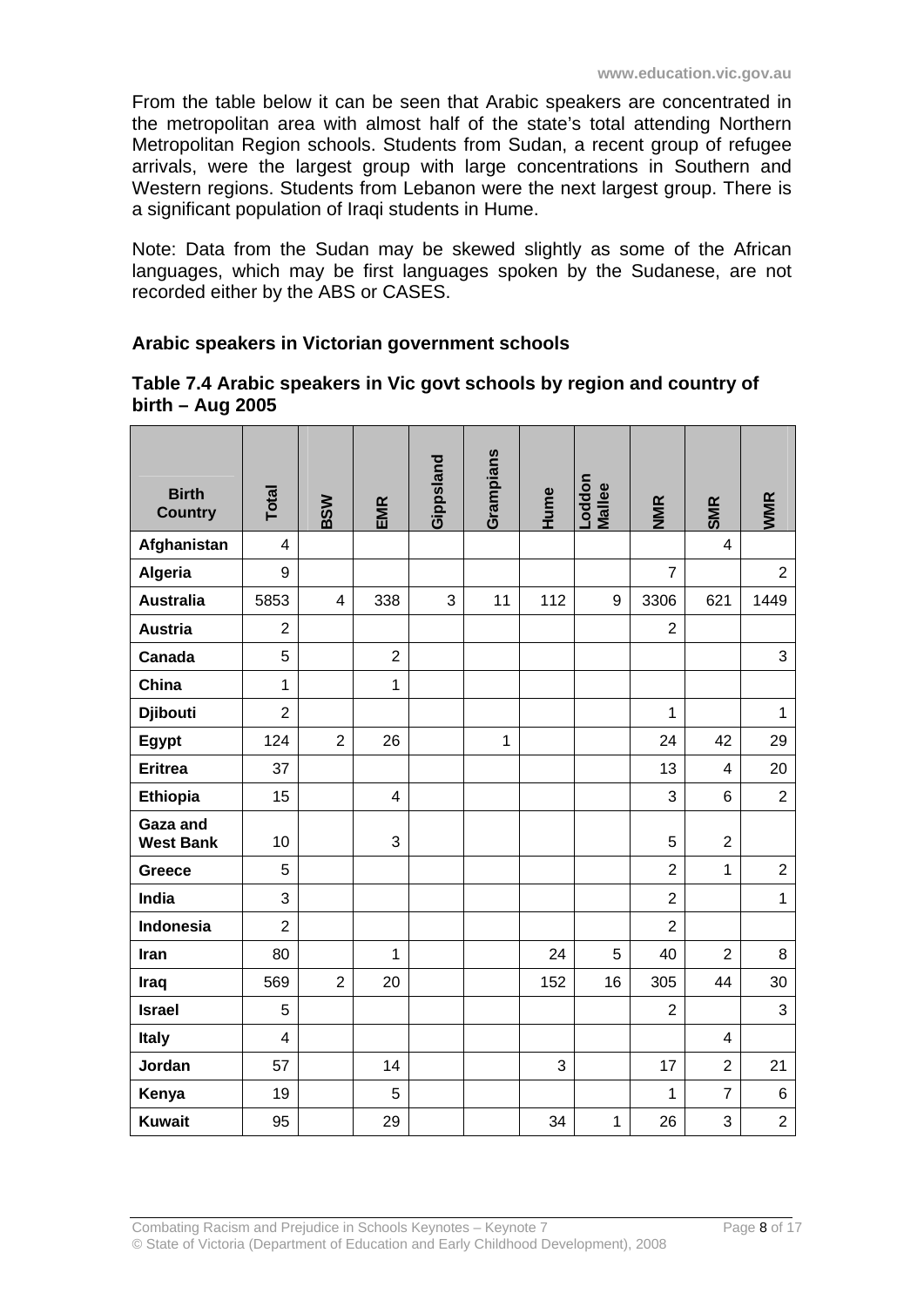| <b>Birth</b><br><b>Country</b> | Total          | <b>BSW</b>     | EMR            | Gippsland | Grampians      | Hume           | noddon-<br><b>Mallee</b> | <b>NMR</b>     | <b>SMR</b>   | <b>WMR</b>     |
|--------------------------------|----------------|----------------|----------------|-----------|----------------|----------------|--------------------------|----------------|--------------|----------------|
| Lebanon                        | 274            | $\overline{4}$ | 10             |           | 1              | $\overline{2}$ | $\overline{2}$           | 104            | 54           | 97             |
| Liberia                        | 1              |                |                |           |                |                |                          |                | $\mathbf{1}$ |                |
| Libya                          | 12             |                |                |           |                |                | $\mathbf{1}$             | 3              | 1            | $\overline{7}$ |
| <b>Malaysia</b>                | $\mathbf{1}$   |                |                |           |                |                |                          | $\mathbf{1}$   |              |                |
| <b>Maldives</b>                | $\overline{2}$ |                |                |           |                |                |                          | $\overline{2}$ |              |                |
| <b>Malta</b>                   | $\mathbf{1}$   |                |                |           |                |                |                          | $\mathbf{1}$   |              |                |
| <b>Morocco</b>                 | 6              |                | 3              |           |                |                |                          | 3              |              |                |
| <b>New Zealand</b>             | 27             |                | $\overline{4}$ |           | 3              |                | $\mathbf{1}$             | $\overline{7}$ | $\mathbf{1}$ | 11             |
| Oman                           | 4              |                |                |           |                |                |                          | 4              |              |                |
| <b>Pakistan</b>                | 14             |                | $\overline{2}$ |           |                |                |                          | 5              | 4            | 3              |
| Qatar                          | $\overline{2}$ |                |                |           |                |                |                          | $\mathbf{1}$   |              | $\mathbf{1}$   |
| <b>Russian</b>                 |                |                |                |           |                |                |                          |                |              |                |
| <b>Federation</b>              | 1              |                |                |           |                |                |                          |                | $\mathbf{1}$ |                |
| <b>Samoa</b>                   | 1              |                |                |           |                |                |                          |                | $\mathbf{1}$ |                |
| Saudi Arabia                   | 135            | $\mathbf{1}$   | 6              |           |                | 22             | $\mathbf{1}$             | 60             | 26           | 19             |
| <b>Somalia</b>                 | $\overline{2}$ |                |                |           |                |                |                          |                |              | $\overline{2}$ |
| <b>South Africa</b>            | $\mathbf{1}$   |                | $\mathbf{1}$   |           |                |                |                          |                |              |                |
| Sudan                          | 819            | 8              | 98             |           |                |                |                          | 91             | 368          | 254            |
| <b>Syria</b>                   | 43             | 1              | 3              |           |                | 5              |                          | 29             | 3            | $\overline{2}$ |
| <b>Thailand</b>                | $\mathbf{1}$   |                |                |           |                |                |                          | $\mathbf{1}$   |              |                |
| <b>Turkey</b>                  | 5              |                |                |           |                |                |                          | 5              |              |                |
| <b>UAE</b>                     | 17             |                | $\mathbf 5$    |           |                |                |                          | $\overline{2}$ | 3            | $\overline{7}$ |
| <b>UK</b>                      | $\overline{c}$ |                | $\mathbf{1}$   |           |                |                | $\mathbf{1}$             |                |              |                |
| <b>USA</b>                     | 8              |                | $\overline{2}$ |           |                |                |                          | 5              |              | $\mathbf{1}$   |
| Venezuela                      | $\mathbf{1}$   |                |                |           |                |                |                          | $\mathbf{1}$   |              |                |
| Yemen                          | 10             | $\overline{2}$ |                |           | $\overline{2}$ |                |                          | 6              |              |                |
| Yugoslavia<br>(FRY)            | $\mathbf{1}$   |                |                |           |                |                |                          |                | $\mathbf{1}$ |                |
| <b>Total</b>                   | 8292           | 24             | 578            | 3         | 18             | 354            | 37                       | 4089           | 1206         | 1983           |

Source: Language Background Other than English survey 2005.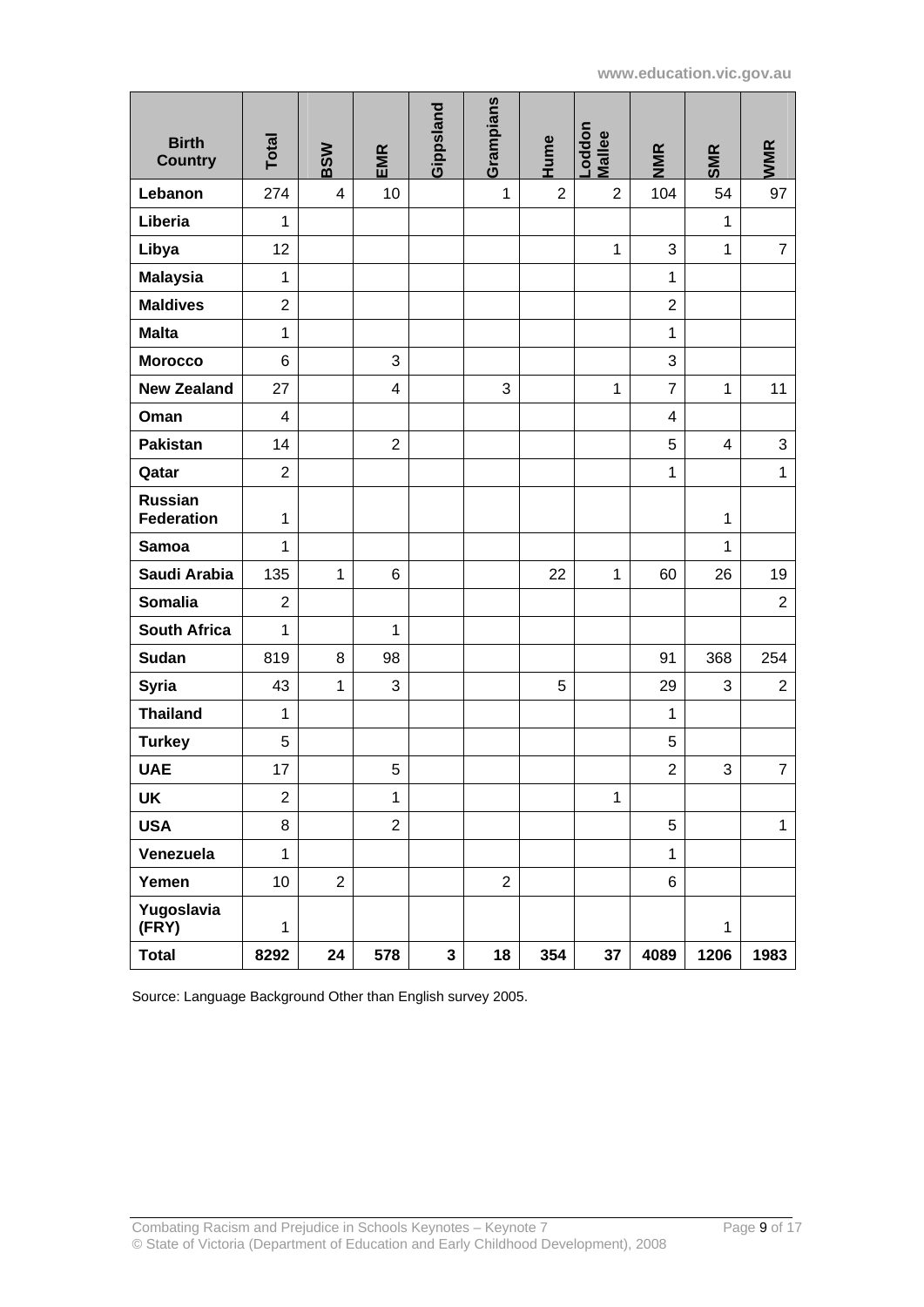### **Distribution of Arabic speakers in Victoria**

The two maps below show the distribution of Arabic speakers in Victoria based on the 2001 census. Predictably, they show a similar pattern to the school census data. The greatest concentration of Arabic speakers in the metropolitan area is in the north and north-west, particularly in Hume and Moreland LGAs.

In regional Victoria there are smaller, but significant populations in Greater Shepparton, Geelong, Moira (Cobram, Yarrawonga) and Mildura LGAs.



**Figure 7.1 Distribution of Arabic Speakers: Melbourne 2001**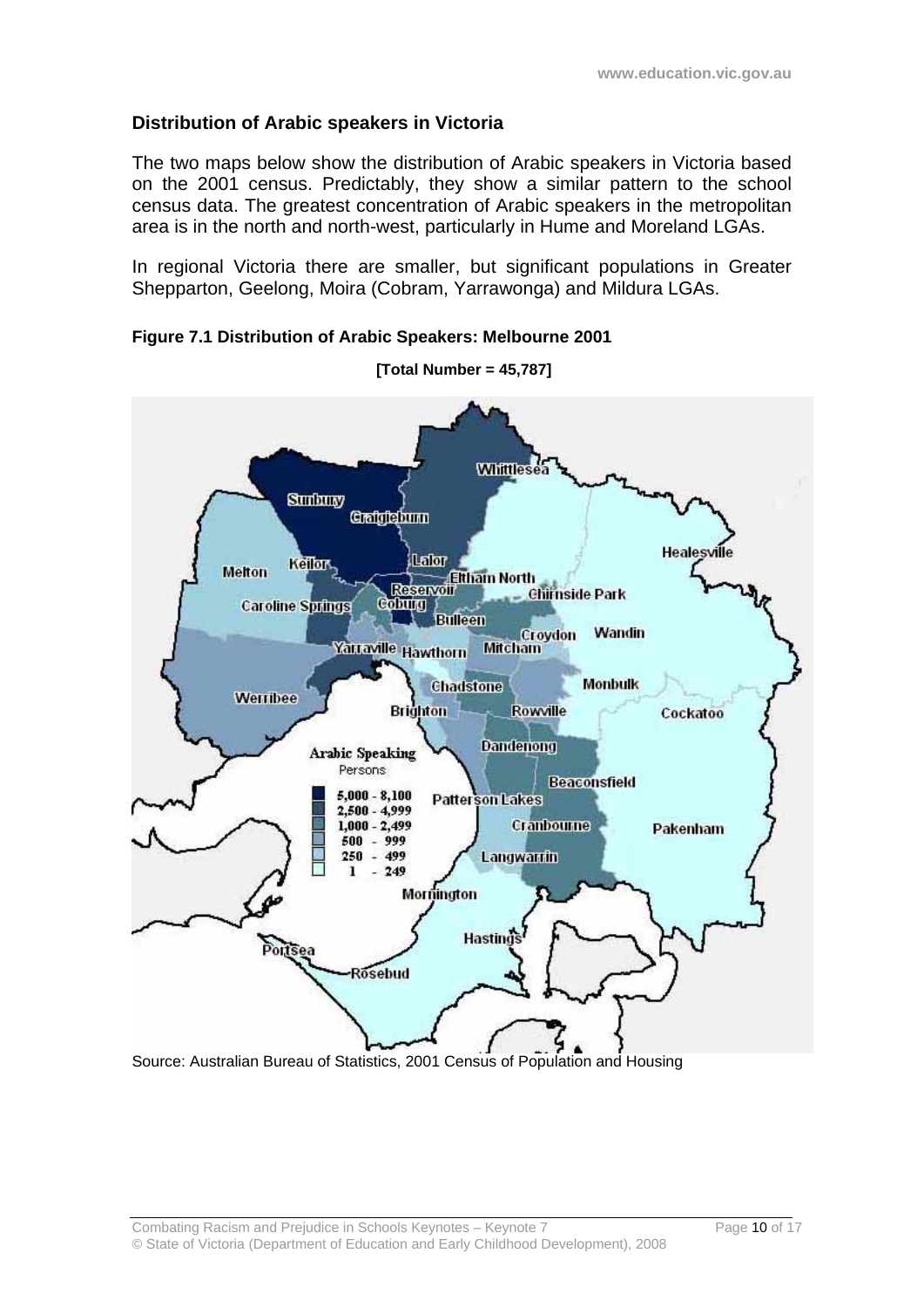



## **[TOTAL NUMBER =1,402]**

Source: Australian Bureau of Statistics, 2001 Census of Population and Housing.

### **Distribution of Muslims in Victoria**

The largest concentrations of Muslims in Victoria are in Melbourne's north and north-west in the LGAs of Whittlesea, Hume, Brimbank, Darebin and Moreland. There is also a significant population in Greater Dandenong. Populations can be clustered in particular suburbs. For example, thirty-three percent of the population of Meadow Heights is Muslim.

Muslims, unlike other minority religions in Victoria, do have a tradition of settlement in non-metropolitan regions. Figure 7.4 shows a significant settlement pattern in larger regional towns and cities in the Mildura, Shepparton, La Trobe, Ballarat, Geelong and Albury-Wodonga LGAs.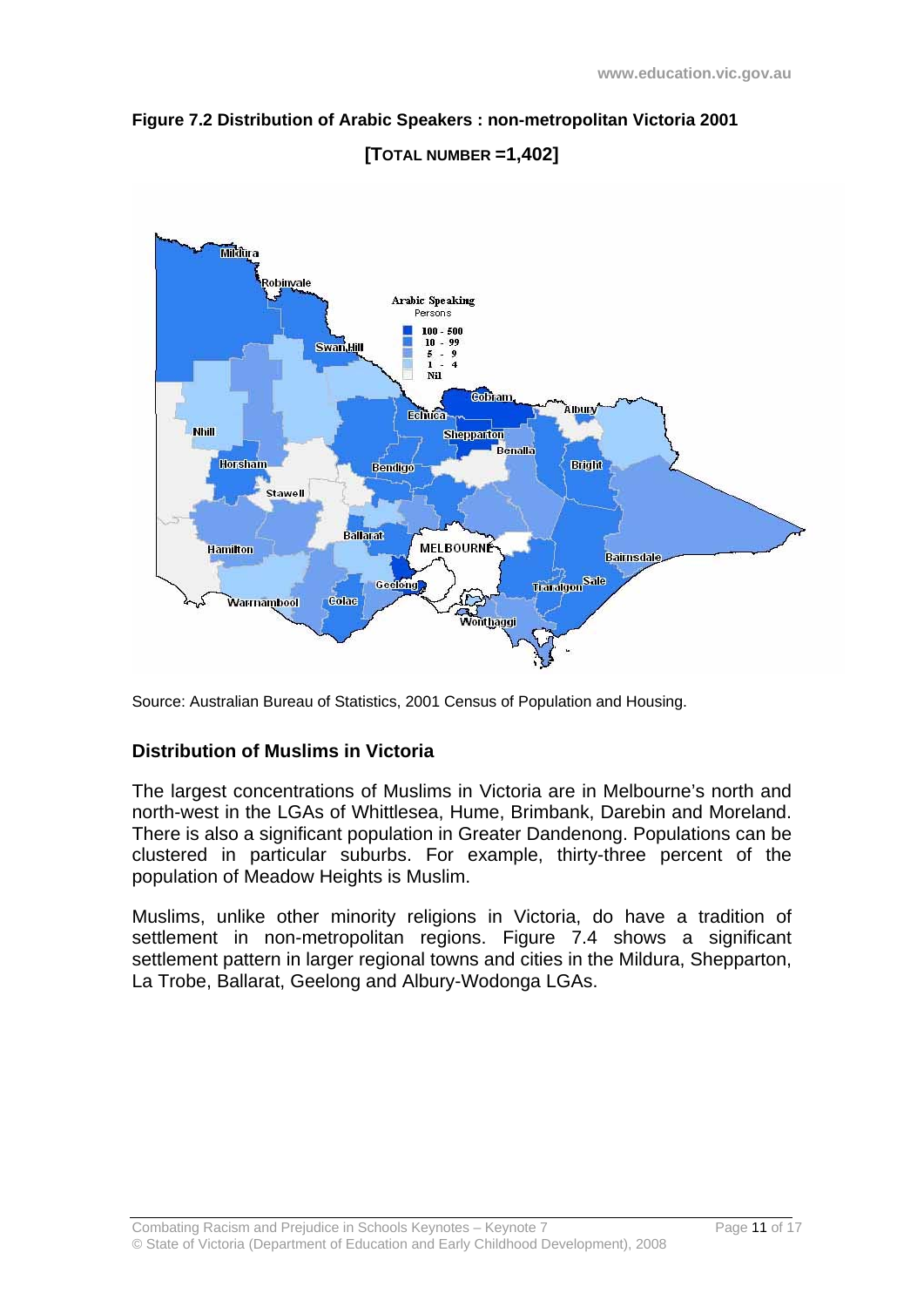

#### **Figure 7.3 Distribution of Muslims Metropolitan area 2001**

**[TOTAL NUMBER = 87,755]** 

Source: Australian Bureau of Statistics, 2001 Census of Population and Housing.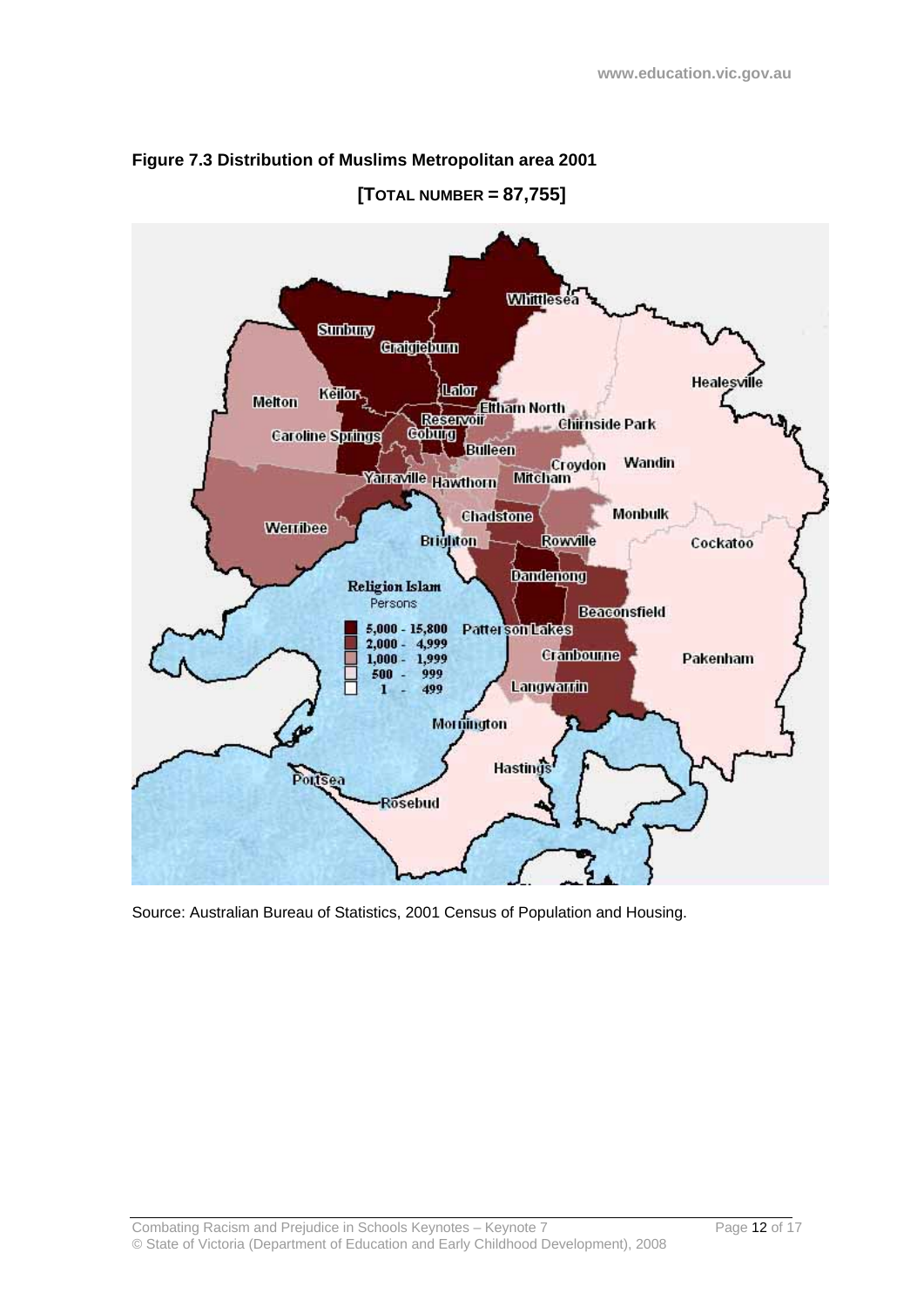



Source: Australian Bureau of Statistics, 2001 Census of Population and Housing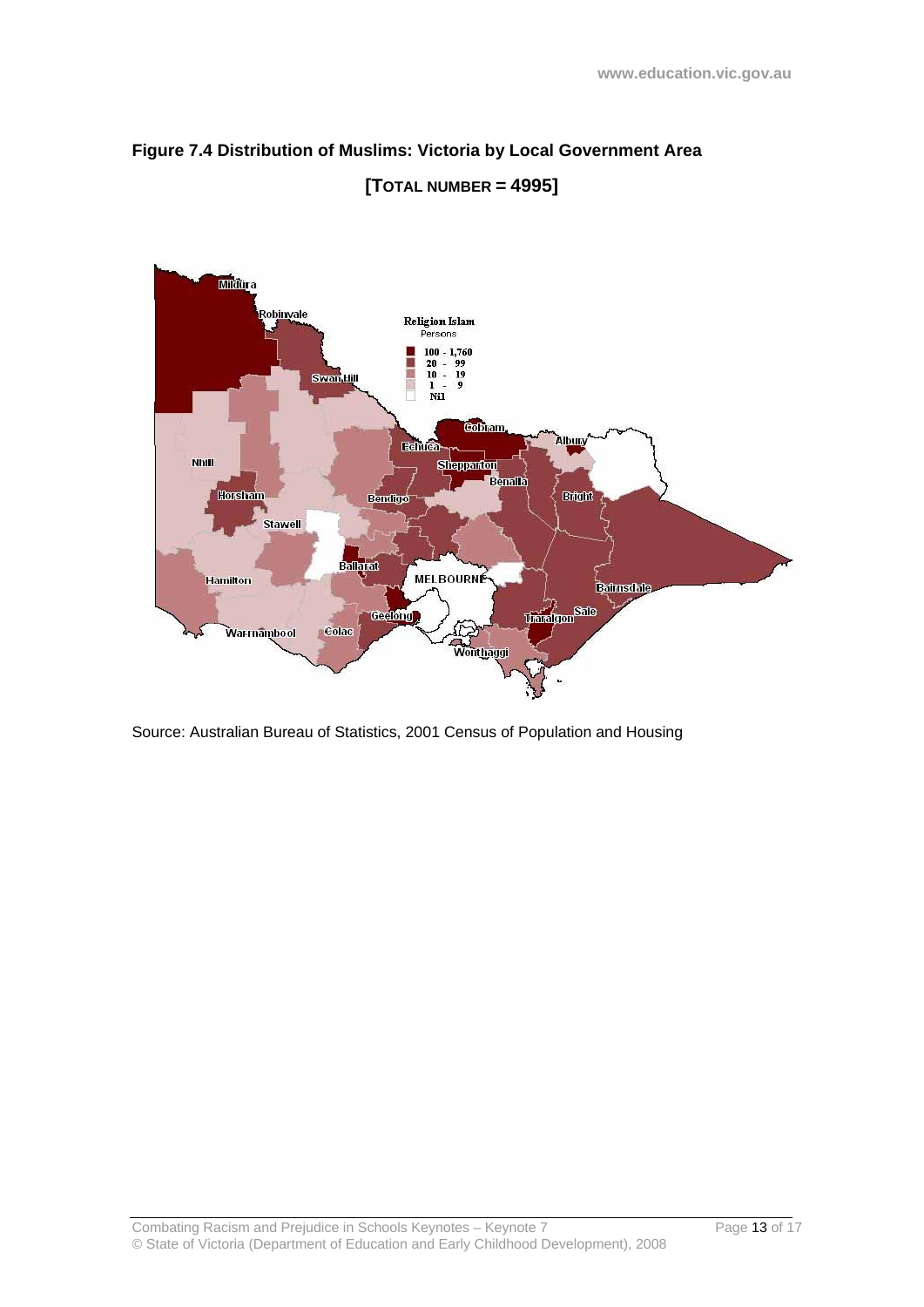## **School census data: selected countries**

The following data, drawn from a school census taken in August 2005 provides information on distribution of students from a range of Middle Eastern countries and countries that are known to have significant Muslim populations. The data is offered for interest only. No definitive conclusions can be drawn from the data about the numbers of Muslim students in our schools.

| <b>Birth Country</b>          | <b>Total</b> | Barwon South Western | Eastern Metropolitan | Gippsland      | Grampians      | Hume             | -oddon Mallee           | Northern Metropolitan | Southern Metropolitan | <b>Western Metropolitan</b> |
|-------------------------------|--------------|----------------------|----------------------|----------------|----------------|------------------|-------------------------|-----------------------|-----------------------|-----------------------------|
| Afghanistan                   | 893          | $\overline{2}$       | 111                  |                | 1              | $\boldsymbol{9}$ | $\overline{\mathbf{4}}$ | 52                    | 665                   | 49                          |
| <b>Albania</b>                | 166          | 4                    | $\overline{2}$       |                |                | 72               | $\mathbf{1}$            | 16                    | 38                    | 33                          |
| <b>Bangladesh</b>             | 147          | $\overline{2}$       | 34                   | $\overline{4}$ | 1              | $\overline{2}$   | 6                       | 21                    | 45                    | 32                          |
| <b>Bosnia and Herzegovina</b> | 1050         | 59                   | 56                   | $\overline{2}$ |                | 4                |                         | 108                   | 498                   | 323                         |
| Egypt                         | 166          | 4                    | 37                   |                | 1              |                  | $\mathbf{1}$            | 42                    | 49                    | 32                          |
| Ethiopia                      | 341          | 6                    | 14                   | $\overline{4}$ | 1              | 1                | 4                       | 47                    | 93                    | 171                         |
| Indonesia                     | 516          | 13                   | 196                  | 4              | $\overline{2}$ |                  | 10                      | 107                   | 101                   | 83                          |
| Iran                          | 397          | 12                   | 179                  |                |                | 24               | 5                       | 98                    | 48                    | 31                          |
| Iraq                          | 1049         | $\overline{2}$       | 30                   |                |                | 155              | 15                      | 755                   | 52                    | 40                          |
| <b>Kuwait</b>                 | 122          |                      | 43                   |                |                | 34               | $\mathbf{1}$            | 29                    | 12                    | 3                           |
| Lebanon                       | 263          | 5                    | 17                   |                | 1              | $\overline{2}$   | $\overline{2}$          | 115                   | 43                    | 78                          |
| <b>Pakistan</b>               | 428          | $\boldsymbol{2}$     | 61                   | $\overline{2}$ | 10             | 9                | $\mathbf{1}$            | 95                    | 171                   | 77                          |
| Saudi Arabia                  | 191          | 3                    | 22                   | 1              |                | 22               | $\overline{2}$          | 76                    | 33                    | 32                          |
| Somalia                       | 579          |                      | 25                   |                |                |                  |                         | 308                   | 16                    | 230                         |
| Sudan                         | 1762         | 26                   | 223                  |                |                |                  | 1                       | 171                   | 661                   | 680                         |
| <b>Turkey</b>                 | 487          | 6                    | 24                   |                |                | 22               | 26                      | 250                   | 92                    | 67                          |
| <b>Total</b>                  | 8557         | 146                  | 1074                 | 17             | 17             | 356              | 79                      | 2290                  | 2617                  | 1961                        |

**Table 7.5 Student Birthplace by Region**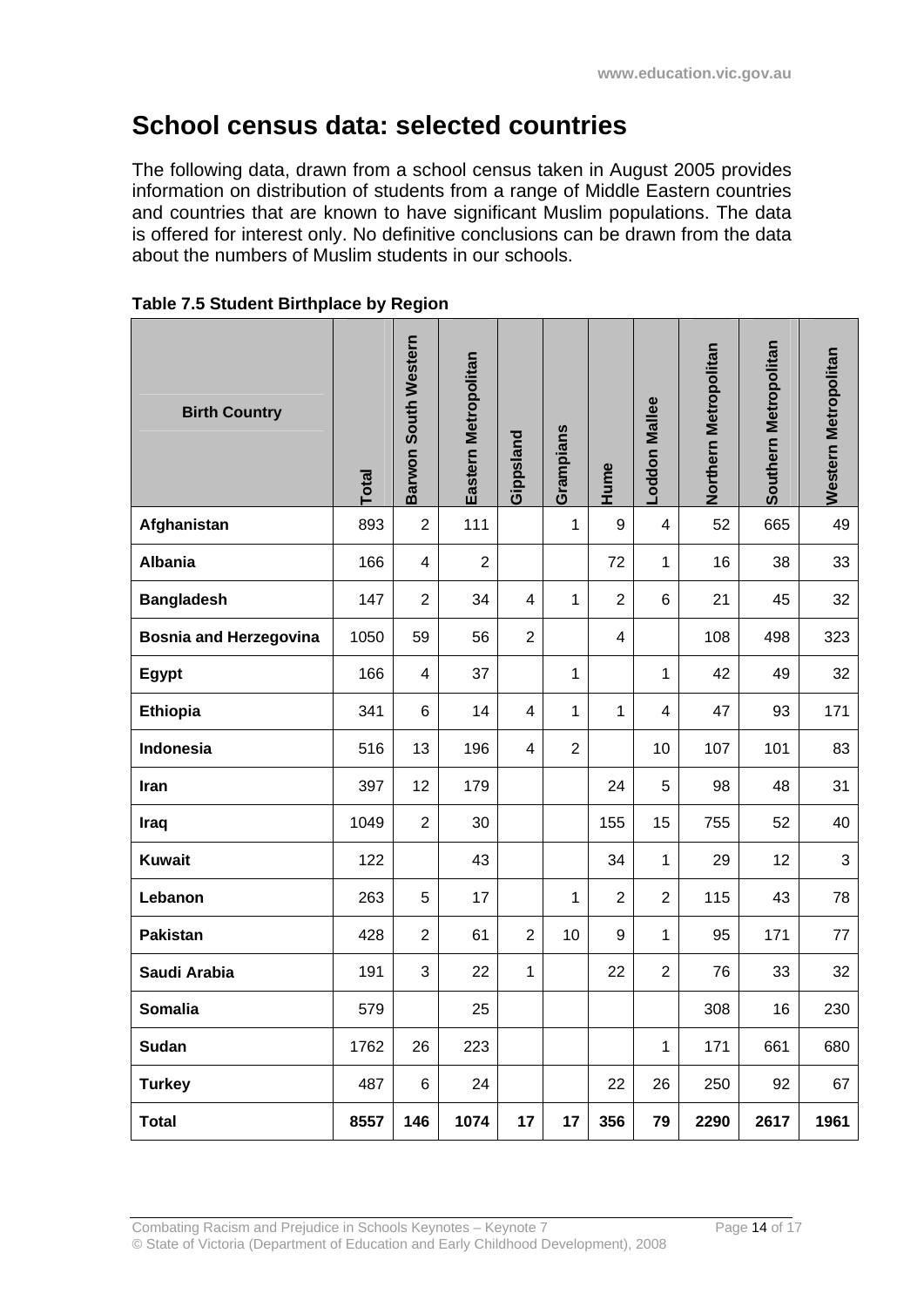## **Arab and Muslim settlement in Australia**

Note: the following material was provided by the Department of Immigration, Local Government and Ethnic Affairs during the Gulf War to contribute accurate information about the region and people of those backgrounds in Australia.

Migration to Australia from the Arab countries of the Middle East commenced in the nineteenth century, mainly from Christian communities in what is now Lebanon. The first significant groups of Muslim settlers in nineteenth century Australia were Afghan and Pakistani camel drivers who helped to open up the arid regions of outback Australia. Thus, Australia's first settlers from Arab countries were, in general, not Muslims, and our first Muslim settlers were, in the main, not Arabs.

For various reasons, migrants from Middle Eastern countries have been largely Christian. Chain migration from Lebanon, particularly up to 1975, tended to draw the Christian relatives of earlier Lebanese settlers. Migration from Egypt included many persons of Greek and Maltese backgrounds. Members of some Middle Eastern Christian groups, such as Copts from Egypt and Assyrians from Iraq came to Australia to escape persecution or discrimination. Many members of Australia's small Palestinian community are Christians.

The Department of Foreign Affairs and Trade explains the growth and nature of the Australian Muslim population in these terms.

Between 1947 and 1971 the Muslim population increased from 2,704 to 22,311, as European Muslims, mainly Cypriot Turks sought a new life in Australia. Lebanese migrants, many of whom were Muslims, began arriving in larger numbers after the outbreak of civil war in Lebanon in 1975 (Islam in Australia)

Among thousands of Asian students studying in Australia, a significant number are from Muslim backgrounds particularly from countries such as Indonesia, Pakistan and Bangladesh.

Many new immigrants are from North Africa, the former Yugoslav state of Bosnia and Eastern European countries such as Bulgaria are Muslims.

There have been many high-profile and successful members of the broad Arabic community in Australia. These include Professor Marie Bashir (Governor of New South Wales), Steve Bracks (Premier of Victoria), David Malouf (author) and Hazem El Masri (rugby league player).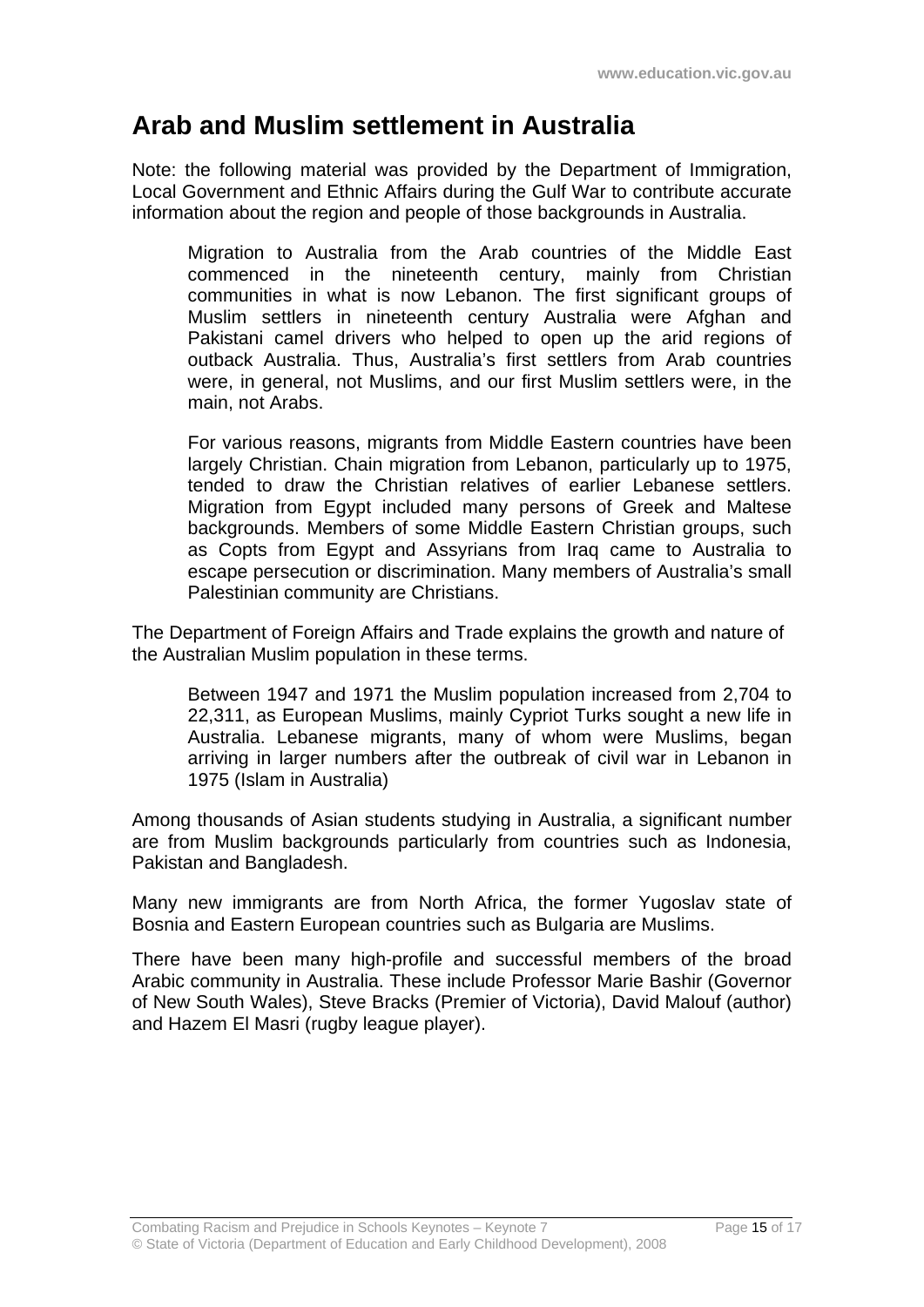## **Common misconceptions**

### **Identity**

Do not assume that the identity you ascribe to someone is the identity they choose for themselves.

Not everyone who comes from the Middle East or who is an Arabic speaker sees themselves as Arab.

A believer in Islam is a Muslim, not a Mohammedan (as has been incorrectly described in many texts in the past).

A Muslim is not always an Arab and might not even speak Arabic.

A speaker of Arabic is not necessarily an Arab.

A Muslim also has a cultural identity in addition to religious identity.

Names and pronunciation vary with different cultures. Transliterated spelling of the same name may vary between those of, for example, Turkish and Arabic background.

## **Considerations for schools**

Check your curriculum and identify gaps and opportunities to introduce community relations and cultural and religious awareness of the whole Australian community. This is as important, possibly even more important, for schools with few students of different cultural and religious backgrounds as it is for schools with significantly diverse populations.

Check your school population and make sure all members of staff know the correct identity of students and their families.

Ensure that the school and students are aware of significant observances of students and their families. The month of Ramadan is an important Muslim observance for example (see Keynote 6 for more information).

Muslim celebrations, like festivals of other religions, should be acknowledged and respected.